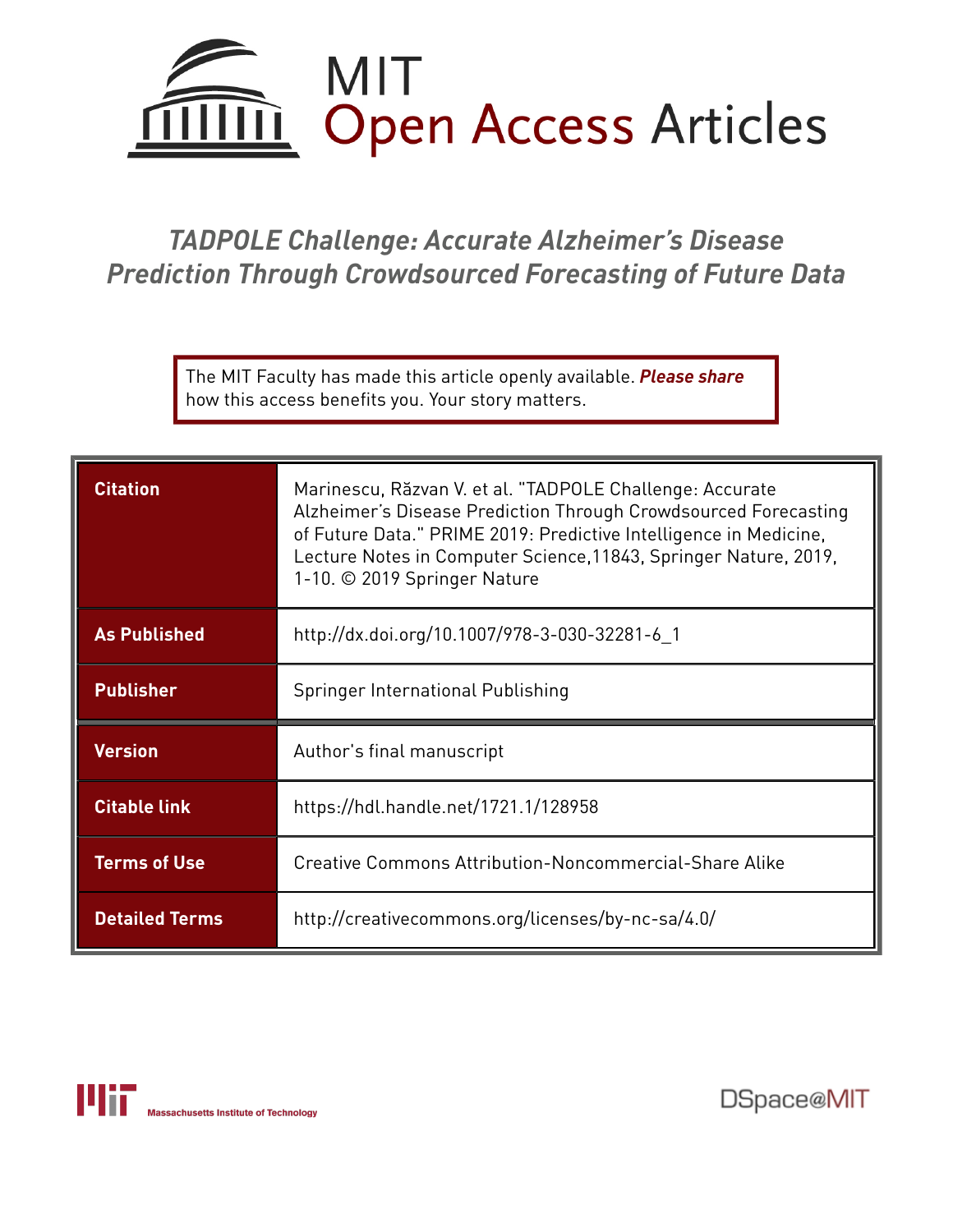# TADPOLE Challenge: Accurate Alzheimer's disease prediction through crowdsourced forecasting of future data

Răzvan V. Marinescu<sup>1,2</sup>, Neil P. Oxtoby<sup>2</sup>, Alexandra L. Young<sup>2</sup>, Esther E. Bron<sup>3</sup>, Arthur W. Toga<sup>4</sup>, Michael W. Weiner<sup>5</sup>, Frederik Barkhof<sup>3,6</sup>, Nick C. Fox<sup>7</sup>, Polina Golland<sup>1</sup>, Stefan Klein<sup>3</sup>, and Daniel C. Alexander<sup>2</sup>

<sup>1</sup> Computer Science and Artificial Intelligence Laboratory, MIT, USA<br><sup>2</sup> Centre for Medical Image Computing University College London, UL

<sup>2</sup> Centre for Medical Image Computing, University College London, UK

<sup>3</sup> Biomedical Imaging Group Rotterdam, Erasmus MC, Netherlands

<sup>4</sup> Laboratory of NeuroImaging, University of Southern California, USA

<sup>5</sup> Center for Imaging of Neurodegenerative Diseases, UCSF, USA

<sup>6</sup> Department of Radiology and Nuclear Medicine, VU Medical Centre, Netherlands <sup>7</sup> Dementia Research Centre, UCL Institute of Neurology, UK tadpole@cs.ucl.ac.uk

Abstract. The Alzheimer's Disease Prediction Of Longitudinal Evolution (TADPOLE) Challenge compares the performance of algorithms at predicting the future evolution of individuals at risk of Alzheimer's disease. TADPOLE Challenge participants train their models and algorithms on historical data from the Alzheimer's Disease Neuroimaging Initiative (ADNI) study. Participants are then required to make forecasts of three key outcomes for ADNI-3 rollover participants: clinical diagnosis, Alzheimer's Disease Assessment Scale Cognitive Subdomain (ADAS-Cog 13), and total volume of the ventricles – which are then compared with future measurements. Strong points of the challenge are that the test data did not exist at the time of forecasting (it was acquired afterwards), and that it focuses on the challenging problem of cohort selection for clinical trials by identifying fast progressors. The submission phase of TADPOLE was open until 15 November 2017; since then data has been acquired until April 2019 from 219 subjects with 223 clinical visits and 150 Magnetic Resonance Imaging (MRI) scans, which was used for the evaluation of the participants' predictions. Thirty-three teams participated with a total of 92 submissions. No single submission was best at predicting all three outcomes. For diagnosis prediction, the best forecast (team Frog), which was based on gradient boosting, obtained a multiclass area under the receiver-operating curve (MAUC) of 0.931, while for ventricle prediction the best forecast (team EMC1 ), which was based on disease progression modelling and spline regression, obtained mean absolute error of 0.41% of total intracranial volume (ICV). For ADAS-Cog 13, no forecast was considerably better than the benchmark mixed effects model (BenchmarkME), provided to participants before the submission deadline. Further analysis can help understand which input features and algorithms are most suitable for Alzheimer's disease prediction and for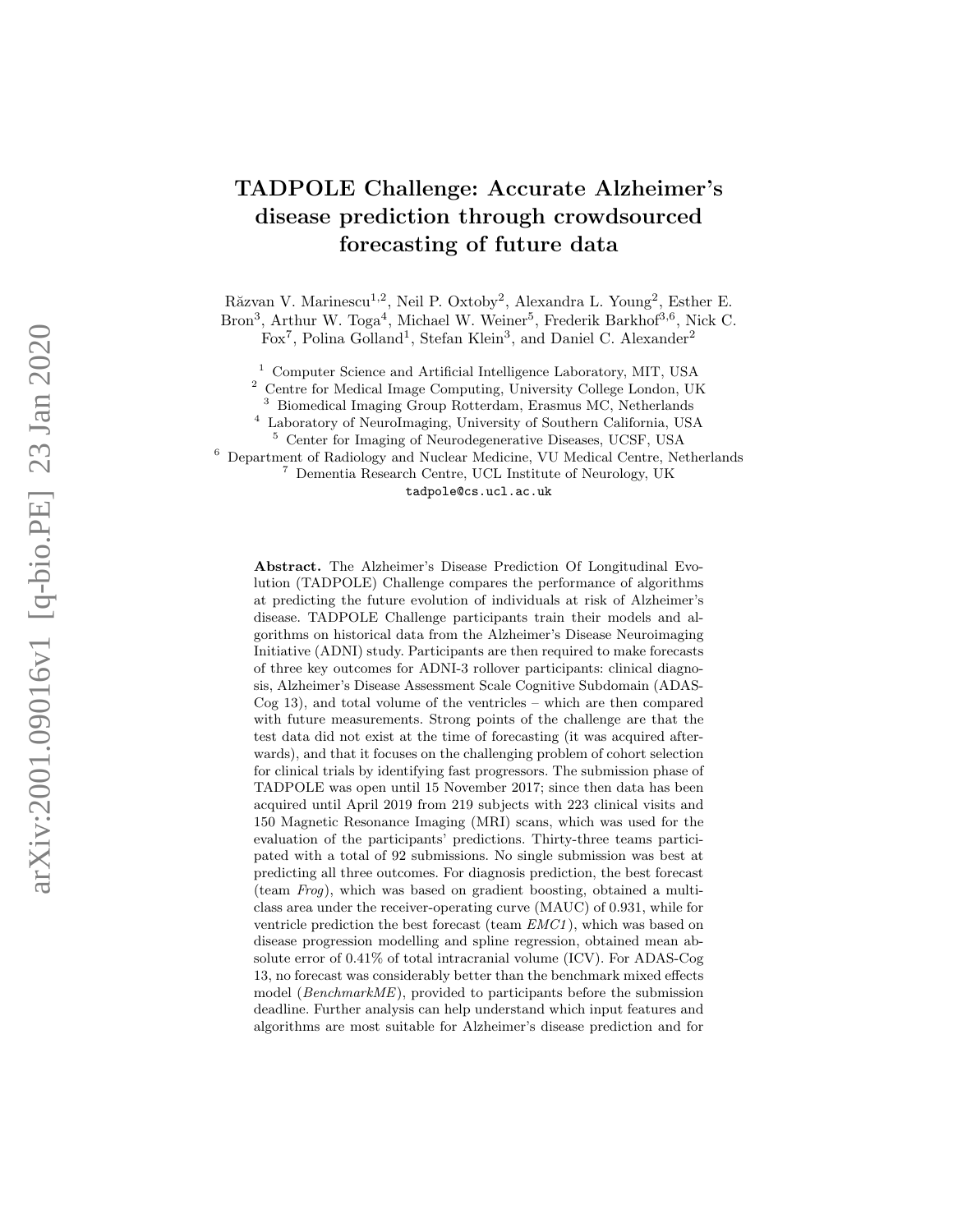aiding patient stratification in clinical trials. The submission system remains open via the website: <https://tadpole.grand-challenge.org/>

Keywords: Alzheimer's Disease, Future prediction, Community Challenge

# 1 Introduction

Accurate prediction of the onset of Alzheimer's disease (AD) and its longitudinal progression is important for care planning and for patient selection in clinical trials. Early detection will be critical in the successful administration of disease modifying treatments during presymptomatic phases of the disease prior to widespread brain damage, i.e. when pathological amyloid and tau accumulate [\[1\]](#page-9-0). Moreover, accurate prediction of the evolution of subjects at risk of Alzheimer's disease will help to select homogeneous patient groups for clinical trials, thus reducing variability in outcome measures that can obscure positive effects on subgroups of patients who were at the right stage to benefit.

<span id="page-2-0"></span>

Fig. 1: TADPOLE Challenge design. Participants are required to train a predictive model on a training dataset (D1 and/or others) and make forecasts for different datasets (D2, D3) by the submission deadline. Evaluation will be performed on a test dataset (D4) that is acquired after the submission deadline.

Several approaches for predicting AD-related target variables (e.g. clinical diagnosis, cognitive/imaging biomarkers) have been proposed which leverage multimodal biomarker data available in AD. Traditional longitudinal approaches based on statistical regression model the relationship of the target variables with other known variables, such as clinical diagnosis [\[2\]](#page-10-0), cognitive test scores [\[3\]](#page-10-1), or time to conversion between diagnoses [\[4\]](#page-10-2). Another approach involves supervised machine learning techniques such as support vector machines, random forests, and artificial neural networks, which use pattern recognition to learn the relationship between the values of a set of predictors (biomarkers) and their labels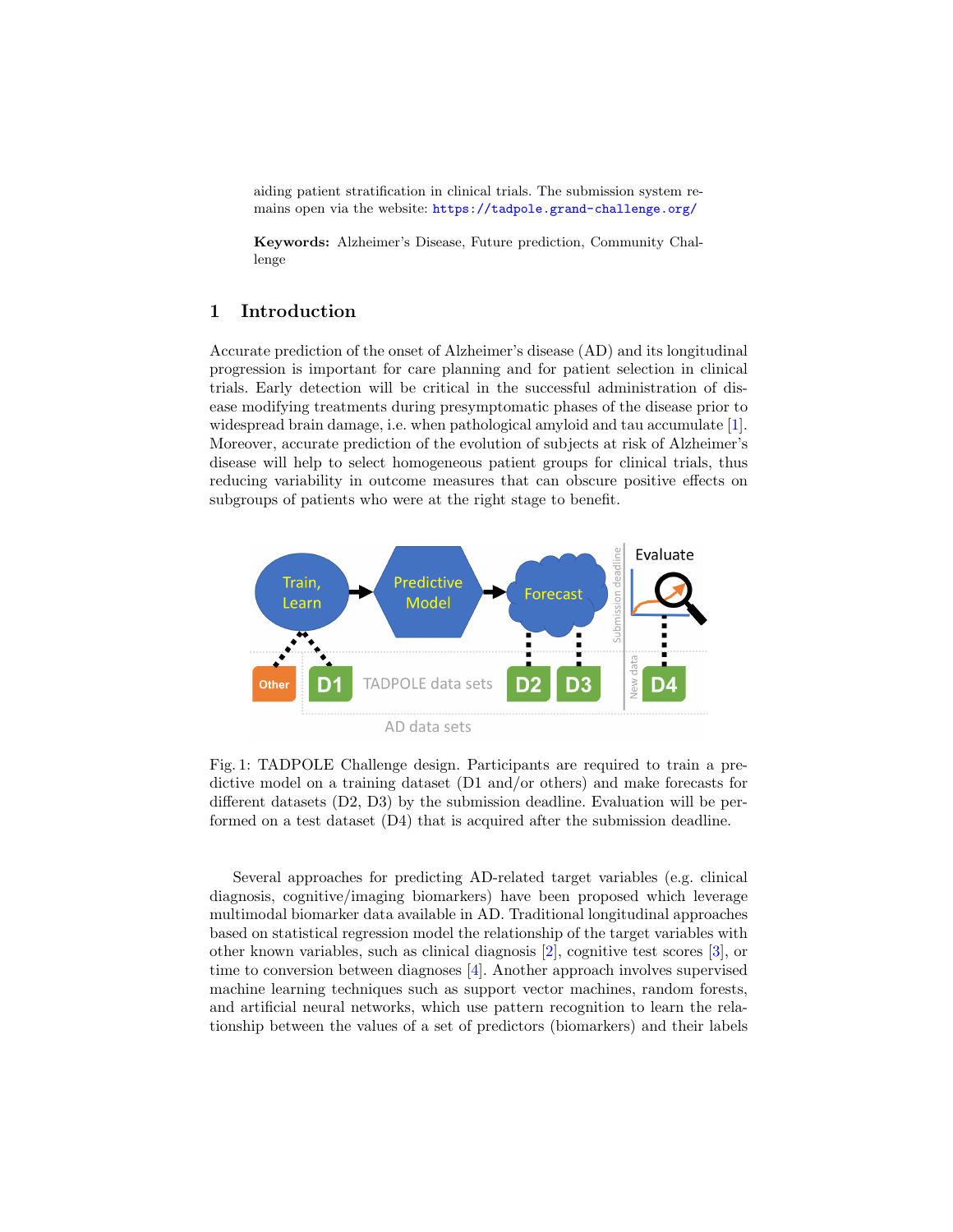(diagnoses). These approaches have been used to discriminate AD patients from cognitively normal individuals [\[5\]](#page-10-3), and for discriminating at-risk individuals who convert to AD in a certain time frame from those who do not  $[6]$ . The emerging approach of disease progression modelling [\[7,](#page-10-5)[8\]](#page-10-6) aims to reconstruct biomarker trajectories or other disease signatures across the disease progression timeline, without relying on clinical diagnoses or estimates of time to symptom onset. Such models show promise for predicting AD biomarker progression at group and individual levels. However, previous evaluations within individual publications are not systematic and reliable because: (1) they use different data sets or subsets of the same dataset, different processing pipelines and different evaluation metrics and (2) over-training can occur due to heavy use of popular training datasets. Currently we lack a comprehensive comparison of the capabilities of these methods on standardised tasks relevant to real-world applications.

Community challenges have consistently proven effective in moving forward the state-of-the-art in technology to address specific data-analysis problems by providing platforms for unbiased comparative evaluation and incentives to maximise performance on key tasks. For Alzheimer's disease prediction in particular, previous challenges include the CADDementia challenge [\[9\]](#page-10-7) which aimed to identify clinical diagnosis from MRI scans. A similar challenge, the "International challenge for automated prediction of MCI from MRI data" [\[10\]](#page-10-8) asked participants to predict diagnosis and conversion status from extracted MRI features of subjects from the ADNI study [\[11\]](#page-10-9). Yet another challenge, The Alzheimer's Disease Big Data DREAM Challenge [\[12\]](#page-10-10), asked participants to predict cognitive decline from genetic and MRI data. However, most of these challenges have not evaluated the ability of algorithms to predict clinical diagnosis and other biomarkers at future timepoints and largely used training data from a limited set of modalities. The one challenge that asked participants to estimate a biomarker at future timepoints (cognitive decline in one of the DREAM sub-challenges) used only genetic and cognitive data for training, and aimed to find genetic loci that could predict cognitive decline. Therefore, standardised evaluation of algorithms needs to be done on biomarker prediction at future timepoints, with the aim of improving clinical trials through enhanced patient stratification.

The Alzheimer's Disease Prediction Of Longitudinal Evolution (TADPOLE) Challenge aims to identify the data, features and approaches that are most predictive of future progression of subjects at risk of AD. The challenge focuses on forecasting the evolution of three key AD-related domains: clinical diagnosis, cognitive decline, and neurodegeneration (brain atrophy). In contrast to previous challenges, our challenge is designed to inform clinical trials through identification of patients most likely to benefit from an effective treatment, i.e., those at early stages of disease who are likely to progress over the short-to-medium term (defined as 1-5 years). Since the test data did not exist at the time of forecast submissions, the challenge provides a performance comparison substantially less susceptible to many forms of potential bias than previous studies and challenges. The design choices were published [\[13\]](#page-10-11) before the test set was acquired and analysed. TADPOLE also goes beyond previous challenges by drawing on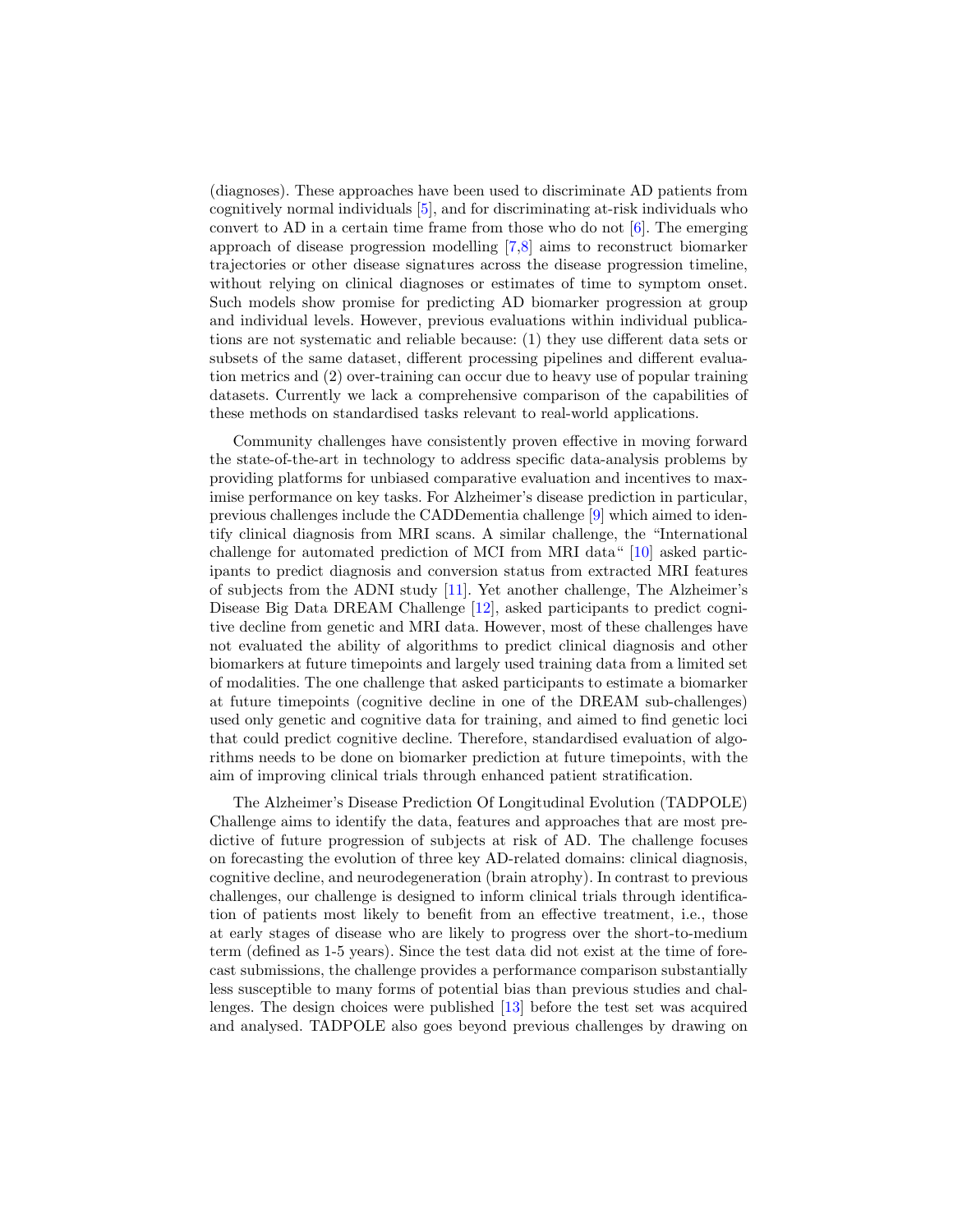a vast set of multimodal measurements from ADNI which support prediction of AD progression.

This article presents the design of the TADPOLE Challenge and outlines preliminary results.

# 2 Competition Design

The aim of TADPOLE is to predict future outcome measurements of subjects at-risk of AD, enrolled in the ADNI study. A history of informative measurements from ADNI (imaging, psychology, demographics, genetics, etc.) from each individual is available to inform forecasts. TADPOLE participants were required to predict future measurements from these individuals and submit their predictions before a given submission deadline. Evaluation of these forecasts occurred post-deadline, after the measurements had been acquired. A diagram of the TADPOLE flow is shown in Fig [1.](#page-2-0)

TADPOLE challenge participants were required to make month-by-month forecasts of three key biomarkers: (1) clinical diagnosis which is either cognitively normal (CN), mild cognitive impairment (MCI) or probable Alzheimer's disease (AD); (2) Alzheimer's Disease Assessment Scale Cognitive Subdomain (ADAS-Cog 13) score; and (3) ventricle volume (divided by intra-cranial volume). TADPOLE forecasts are required to be probabilistic and some evaluation metrics will account for forecast probabilities provided by participants.

## 3 ADNI data aggregation and processing

TADPOLE Challenge organisers provided participants with a standard ADNIderived dataset (available via the Laboratory Of NeuroImaging data archive at <adni.loni.usc.edu>) to train algorithms, removing the need for participants to pre-process the ADNI data or merge different spreadsheets. Software code used to generate the standard datasets is openly available on  $Github<sup>8</sup>$  $Github<sup>8</sup>$  $Github<sup>8</sup>$ . The challenge data includes: (1) CSF markers of amyloid-beta and tau deposition; (2) various imaging modalities such as magnetic resonance imaging (MRI), positron emission tomography (PET) using several tracers: FDG (hypometabolism), AV45 (amyloid), AV1451 (tau) as well as diffusion tensor imaging (DTI); (3) cognitive assessments such as ADAS-Cog 13 acquired in the presence of a clinical expert; (4) genetic information such as alipoprotein E4 (APOE4) status extracted from DNA samples; and (5) general demographic information such as age and gender. Extracted features from this data were merged into a final spreadsheet and made available online.

The imaging data was pre-processed with standard ADNI pipelines. For MRI scans, this included correction for gradient non-linearity, B1 non-uniformity correction and peak sharpening<sup>[9](#page-4-1)</sup>. Meaningful regional features such as volume

<span id="page-4-0"></span><sup>8</sup> https://github.com/noxtoby/TADPOLE

<span id="page-4-1"></span> $^9$  see [http://adni.loni.usc.edu/methods/mri-analysis/mri-pre-processing](http://adni.loni.usc.edu/methods/mri-analysis/ mri-pre-processing)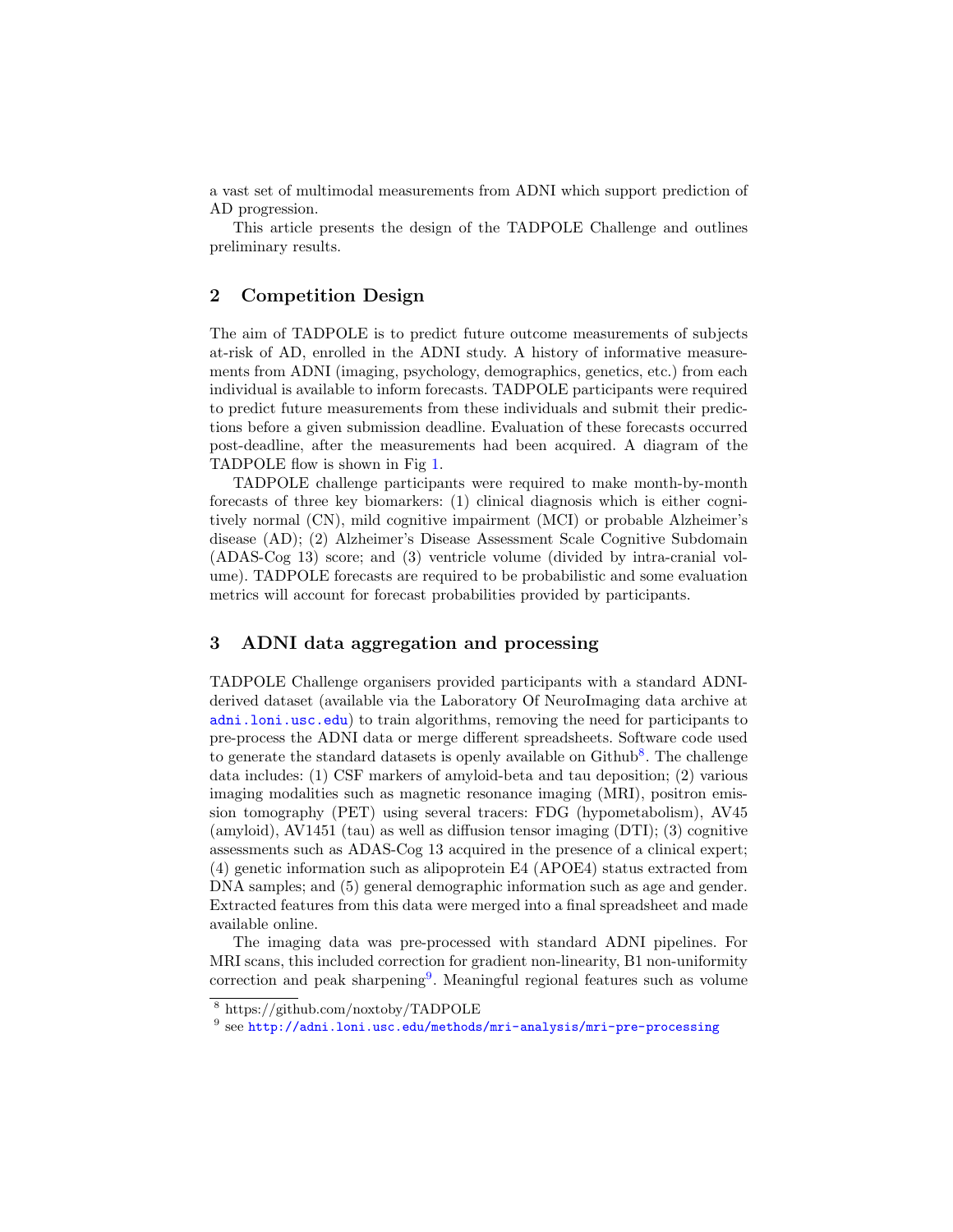and cortical thickness were extracted using Freesurfer. Each PET image (FDG, AV45, AV1451), which consists of a series of dynamic frames, had its frames co-registered, averaged across the dynamic range, standardised with respect to the orientation and voxel size, and smoothed to produce a uniform resolution of 8mm full-width/half-max  $(FWHM)^{10}$  $(FWHM)^{10}$  $(FWHM)^{10}$ . Standardised uptake value ratio  $(SUVR)$ measures for relevant regions-of-interest were extracted after registering the PET images to corresponding MR images using SPM5. DTI scans were corrected for head motion and eddy-current distortion, skull-stripped, EPI-corrected, and finally aligned to the T1 scans. Diffusion tensor summary measures were estimated based on the Eve white-matter atlas.

#### 3.1 TADPOLE Datasets

In order to evaluate the effect of different methodological choices, we prepared four "standard" data sets: the D1 standard training set contains longitudinal data from the entire ADNI history; the D2 longitudinal prediction set contains all available data from the ADNI rollover individuals, for whom challenge participants are asked to provide forecasts; the D3 cross-sectional prediction set contains a single (most recent) time point and a limited set of variables from each rollover individual  $-$  this represents the information typically available in a clinical trial; the D4 test set contains visits from ADNI rollover subjects after 1 Jan 2018, which contain at least one of the following: diagnostic status, ADAS score, or ventricle volume from MRI – this dataset did not exist at the time of submitting forecasts. Full demographics for D1–D4 are given in Table [1.](#page-6-0)

#### 4 Submissions and evaluation

The challenge had a total of 33 participating teams, who submitted a total of 58 forecasts from D2, 34 forecasts from D3, and 6 forecasts from custom prediction sets. Table [2](#page-6-1) summarises the top-3 winner methods in terms of input features used, handling of missing data and predictive models: Frog used a gradient boosting method, which combined many weak predictors to build a strong predictor; EMC1 derived a "disease state" variable aggregating multiple features together and then used an SVM and 2D splines for prediction, while VikingAI used a latent-time parametric model with subject- and feature-specific parameters – see [\[14\]](#page-10-12) for full method details. We also describe three benchmark models which were provided to participants at the start of the challenge: (i) BenchmarkLastVisit uses the measurement at the last available visit, (ii) *BenchmarkME-APOE* uses a mixed effects model with APOE status as covariate and (iii) BenchmarkSVM uses an out-of-the-box support vector machine (SVM) and regressor for forecast.

For evaluation of clinical status predictions, we used similar metrics to those that proved effective in the CADDementia challenge [\[9\]](#page-10-7): (i) the multiclass area under the receiver operating curve (MAUC); and (ii) the overall balanced classification accuracy (BCA). For ADAS and ventricle volume, we used three metrics:

<span id="page-5-0"></span> $\overline{^{10}}$  see <http://adni.loni.usc.edu/methods/pet-analysis/pre-processing>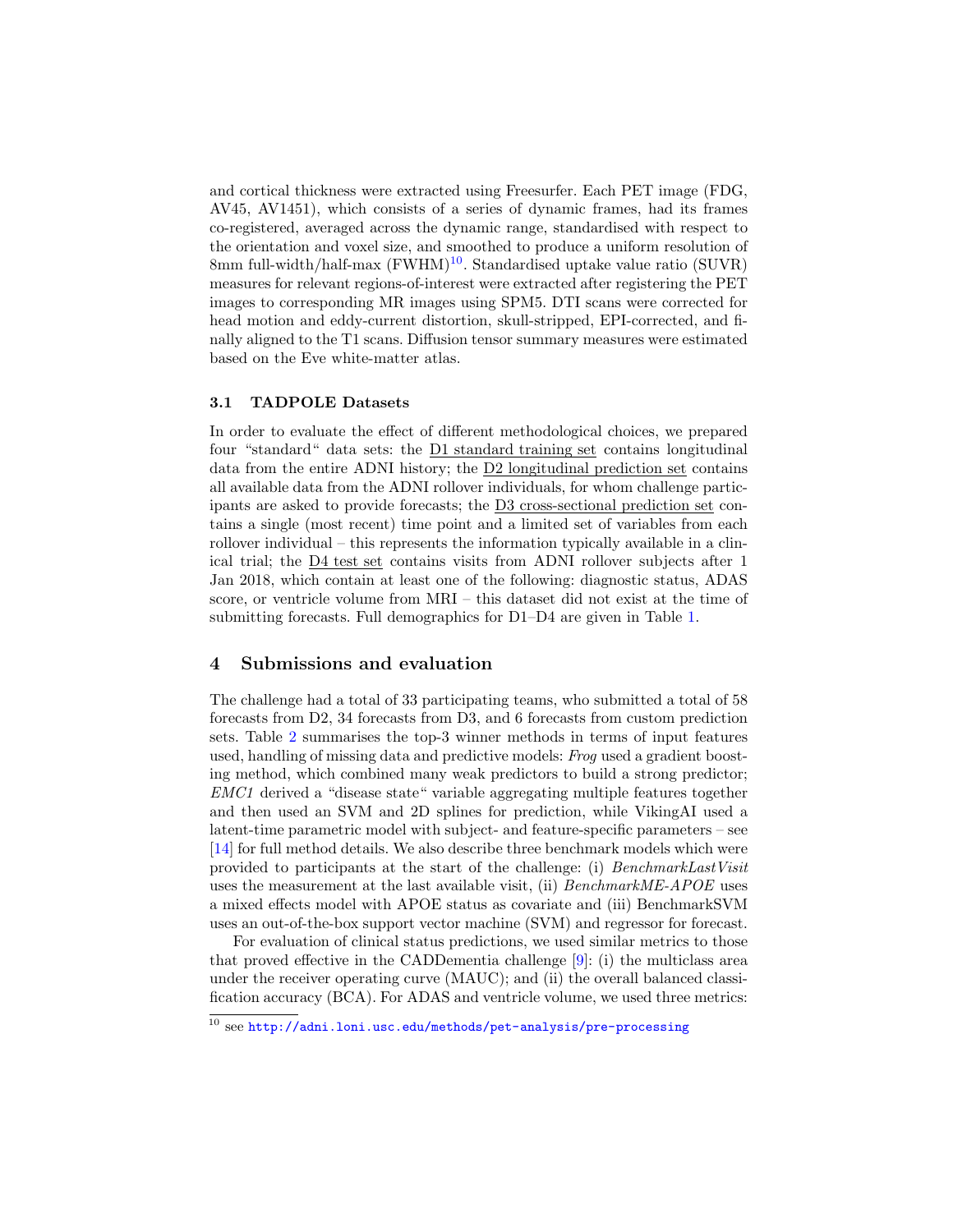<span id="page-6-0"></span>

| Measure                     | D1<br>$\mathbf{D}2$                            |                             | D <sub>3</sub>                   | $\mathbf{D}4$  |  |  |  |
|-----------------------------|------------------------------------------------|-----------------------------|----------------------------------|----------------|--|--|--|
| Subjects                    | 1667                                           | 896<br>896                  |                                  | 219            |  |  |  |
|                             | Cognitively Normal                             |                             |                                  |                |  |  |  |
| Number $(\% \text{ total})$ | 508 (30%)                                      | 369 (41\%)                  | 299 (33\%)                       | 94 (42\%)      |  |  |  |
| Visits per subject          |                                                | $8.3 \pm 4.5$ $8.5 \pm 4.9$ | $1.0 \pm 0.0$                    | $1.0 \pm 0.2$  |  |  |  |
| Age                         | $74.3 \pm 5.8$                                 |                             | $73.6 \pm 5.7$ $72.3 \pm 6.2$    | $78.4 \pm 7.0$ |  |  |  |
| Gender (% male)             | 48\%                                           | $47\%$                      | 43%                              | 47\%           |  |  |  |
| <b>MMSE</b>                 | $29.1 \pm 1.1$                                 | $29.0 \pm 1.2$              | $28.9 \pm 1.4$ $29.1 \pm 1.1$    |                |  |  |  |
| Converters $(\%$ total CN)  | $18(3.5\%)$                                    | $9(2.4\%)$                  |                                  |                |  |  |  |
|                             | Mild Cognitive Impairment                      |                             |                                  |                |  |  |  |
| Number (% total)            | 841 (50.4%) 458 (51.1%) 269 (30.0%) 90 (41.1%) |                             |                                  |                |  |  |  |
| Visits per subject          | $8.2 \pm 3.7$                                  | $9.1 \pm 3.6$               | $1.0 \pm 0.0$                    | $1.1 \pm 0.3$  |  |  |  |
| Age                         | $73.0 \pm 7.5$                                 | $71.6 \pm 7.2$              | $71.9 \pm 7.1$                   | $79.4 \pm 7.0$ |  |  |  |
| Gender (% male)             | $59.3\%$                                       | $56.3\%$                    | $58.0\%$                         | 64.4%          |  |  |  |
| <b>MMSE</b>                 | $27.6 \pm 1.8$                                 | $28.0 \pm 1.7$              | $27.6 \pm 2.2$ $28.1 \pm 2.1$    |                |  |  |  |
| Converters $(\%$ total MCI) | $117(13.9\%)$                                  | 37 (8.1\%)                  | and the state of the state       | $9(10.0\%)$    |  |  |  |
|                             | <b>Alzheimer's Disease</b>                     |                             |                                  |                |  |  |  |
| Number $(\% \text{ total})$ | $318(19.1\%)$                                  |                             | 69 (7.7%) 136 (15.2%) 29 (13.2%) |                |  |  |  |
| Visits per subject          | $4.9 \pm 1.6$                                  | $5.2 \pm 2.6$               | $1.0 \pm 0.0$                    | $1.1 \pm 0.3$  |  |  |  |
| Age                         | $74.8 \pm 7.7$                                 | $75.1 \pm 8.4$              | $72.8 \pm 7.1$                   | $82.2 \pm 7.6$ |  |  |  |
| Gender (% male)             | $55.3\%$                                       | 68.1\%                      | $55.9\%$                         | 51.7%          |  |  |  |
| <b>MMSE</b>                 | $23.3 \pm 2.0$                                 | $23.1 \pm 2.0$              | $20.5 \pm 5.9$                   | $19.4 \pm 7.2$ |  |  |  |
| Converters $(\%$ total AD)  |                                                |                             |                                  | $9(31.0\%)$    |  |  |  |

Table 1: Summary of TADPOLE datasets D1–D4. Each subject has been allocated to either Cognitively Normal, MCI or AD group based on diagnosis at the first available visit within each dataset.

<span id="page-6-1"></span>

| Submission         | $Extra^{\dagger}$ |                | Nr. of Missing data | <b>Diagnosis</b> | ADAS/Vent.                    |
|--------------------|-------------------|----------------|---------------------|------------------|-------------------------------|
|                    | Features features |                | imputation          | prediction       | prediction                    |
| Frog               | most              | $70 + 420*$    | none                | gradient         | gradient                      |
|                    | features          |                |                     | boosting         | boosting                      |
| $EMC1-Std$         | MRI,              | 250            | nearest             | DPM SVM          | <b>DPM</b>                    |
|                    | ASL,              |                | neighbour           | $2D$ -spline     | $2D$ -spline                  |
|                    | cognitive         |                |                     |                  |                               |
| VikingAI-Sigmoid   | MRI,              | 10             | none                | $DPM +$          | DPM                           |
|                    | cognitive,        |                |                     | ordered logit    |                               |
|                    | tan               |                |                     |                  |                               |
| BenchmarkLastVisit |                   | 3              | none                |                  | constant model constant model |
| $BenchmarkME-APOE$ | <b>APOE</b>       | $\overline{4}$ | none                | Gaussian         | linear mixed                  |
|                    |                   |                |                     | model            | effects model                 |
| BenchmarkSVM       | age,              | 6              | mean of             | <b>SVM</b>       | support vector                |
|                    | APOE              |                | previous values     |                  | regressor                     |

Table 2: Summary of benchmarks and top-3 methods used in the TADPOLE submissions. DPM – disease progression model.  $(\dagger)$  Aside from the three target biomarkers (\*) Augmented features: e.g. min/max, trends, moments.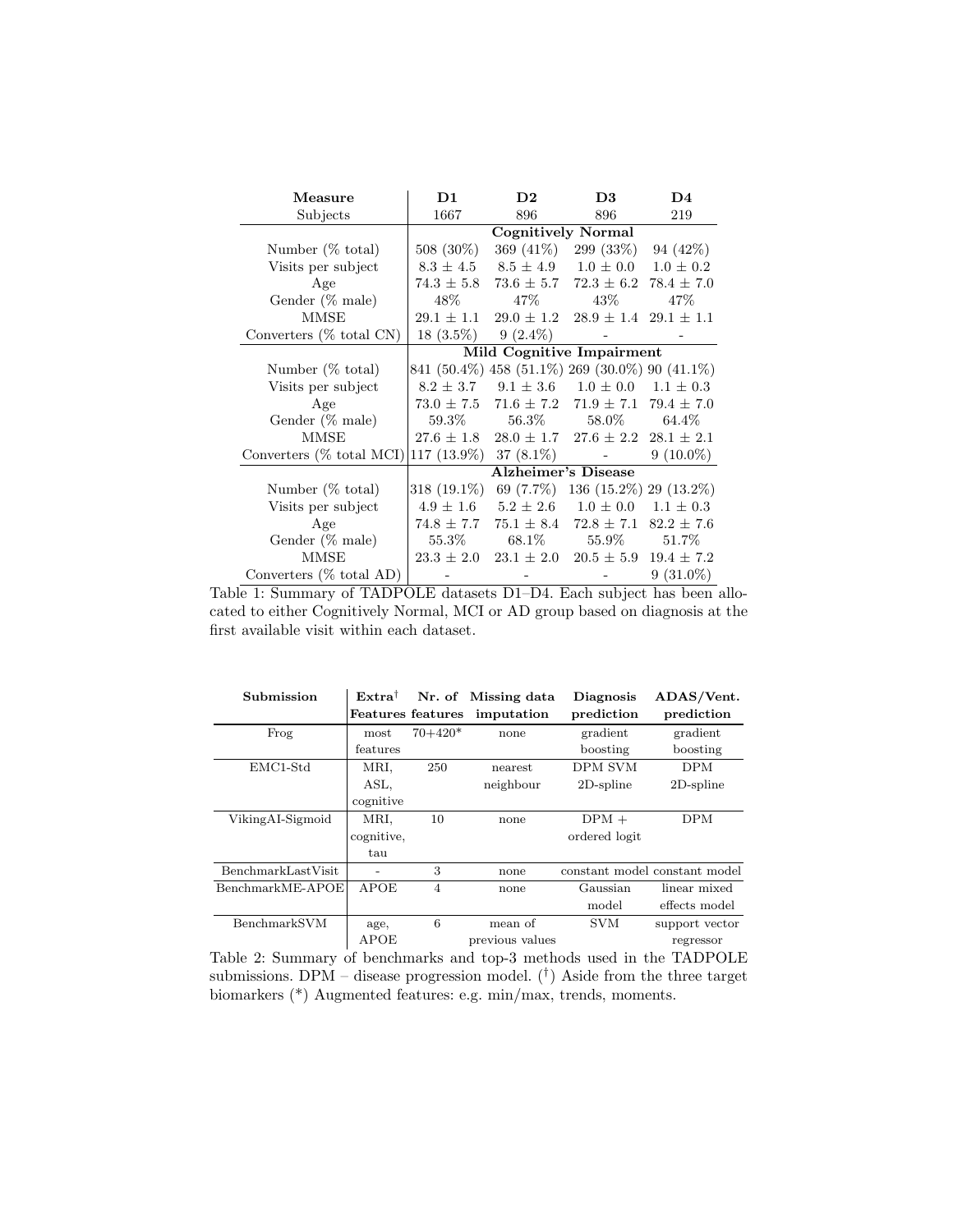(i) mean absolute error (MAE), (ii) weighted error score (WES) and (iii) coverage probability accuracy (CPA). BCA and MAE focus purely on prediction accuracy ignoring confidence, MAUC and WES include confidence, while CPA provides an assessment of the confidence interval only. Complete formulations for these can be found in Table [3,](#page-7-0) with detailed explanations in the TADPOLE design paper [\[13\]](#page-10-11). To compute an overall rank, we first calculated the sum of ranks from MAUC, ADAS MAE and Ventricle MAE for each submission, and the overall ranking was derived from these sums of ranks.

<span id="page-7-0"></span>

| Formula                                                                                 | $\mathop{\mathrm{Definitions}}\nolimits$                                               |  |  |  |  |
|-----------------------------------------------------------------------------------------|----------------------------------------------------------------------------------------|--|--|--|--|
|                                                                                         | $n_i$ , $n_j$ – number of points from class i and j. $S_{ij}$ – the sum                |  |  |  |  |
| $mAUC =$                                                                                | of the ranks of the class $i$ test points, after ranking all the                       |  |  |  |  |
| $\frac{2}{L(L-1)}\sum_{i=2}^{L}\sum_{j=1}^{i}\hat{A}(c_i,c_j)$                          | class i and j data points in increasing likelihood of                                  |  |  |  |  |
|                                                                                         | belonging to class i, $L$ – number of data points                                      |  |  |  |  |
| $BCA =$                                                                                 | $TP_i$ , $FP_i$ , $TN_i$ , $FN_i$ the number of true positives, false                  |  |  |  |  |
| $\frac{1}{2L}\sum_{i=1}^{L}\left[\frac{TP}{TP+FN}+\frac{TN}{TN+FP}\right]$              | positives, true negatives and false negatives for class $i L$                          |  |  |  |  |
|                                                                                         | number of data points                                                                  |  |  |  |  |
|                                                                                         | $M_i$ is the actual value in individual i in future data. $M_i$ is                     |  |  |  |  |
| $MAE = \frac{1}{N} \sum_{i=1}^{N}  \tilde{M}_i - M_i $                                  | the participant's best guess at $M_i$ and N is the number of                           |  |  |  |  |
|                                                                                         | data points                                                                            |  |  |  |  |
|                                                                                         | $M_i$ , $\tilde{M}_i$ and N defined as above. $\tilde{C}_i = (C_+ - C_-)^{-1}$ , where |  |  |  |  |
| $WES = \frac{\sum_{i=1}^{N} \tilde{C}_i  \tilde{M}_i - M_i }{\sum_{i}^{N} \tilde{C}_i}$ | $[C_-, C_+]$ is the 50% confidence interval                                            |  |  |  |  |
| $CPA =  ACP - 0.5 $                                                                     | actual coverage probability (ACP) - the proportion of                                  |  |  |  |  |
|                                                                                         | measurements that fall within the 50% confidence interval.                             |  |  |  |  |

Table 3: TADPOLE performance metric formulas and definitions for the terms.

# 5 Results

While full results can be found on the TADPOLE website [\[14\]](#page-10-12), here we only include the top-3 winners. Table [4](#page-8-0) compiles all metrics for top-3 TADPOLE forecasts from the D2 prediction set. The best overall performance was obtained by team Frog, with a clinical diagnosis MAUC of 0.931, ADAS MAE of 4.85 and Ventricle MAE of 0.45. Among the benchmark methods, BenchmarkME-APOE had the best overall rank of 18, obtaining an MAUC of 0.82, ADAS MAE of 4.75 and Ventricle MAE of 0.57. In terms of diagnosis predictions, Frog had an overall MAUC score of 0.931. For ADAS prediction, BenchmarkME-APOE had the best MAE of 4.75. For Ventricle prediction, EMC1-Std had the best MAE of 0.41 and WES of 0.29. In terms of the most accurate confidence interval estimates, VikingAI achieved the best CPA scores of 0.02 for ADAS and 0.2 for Ventricles.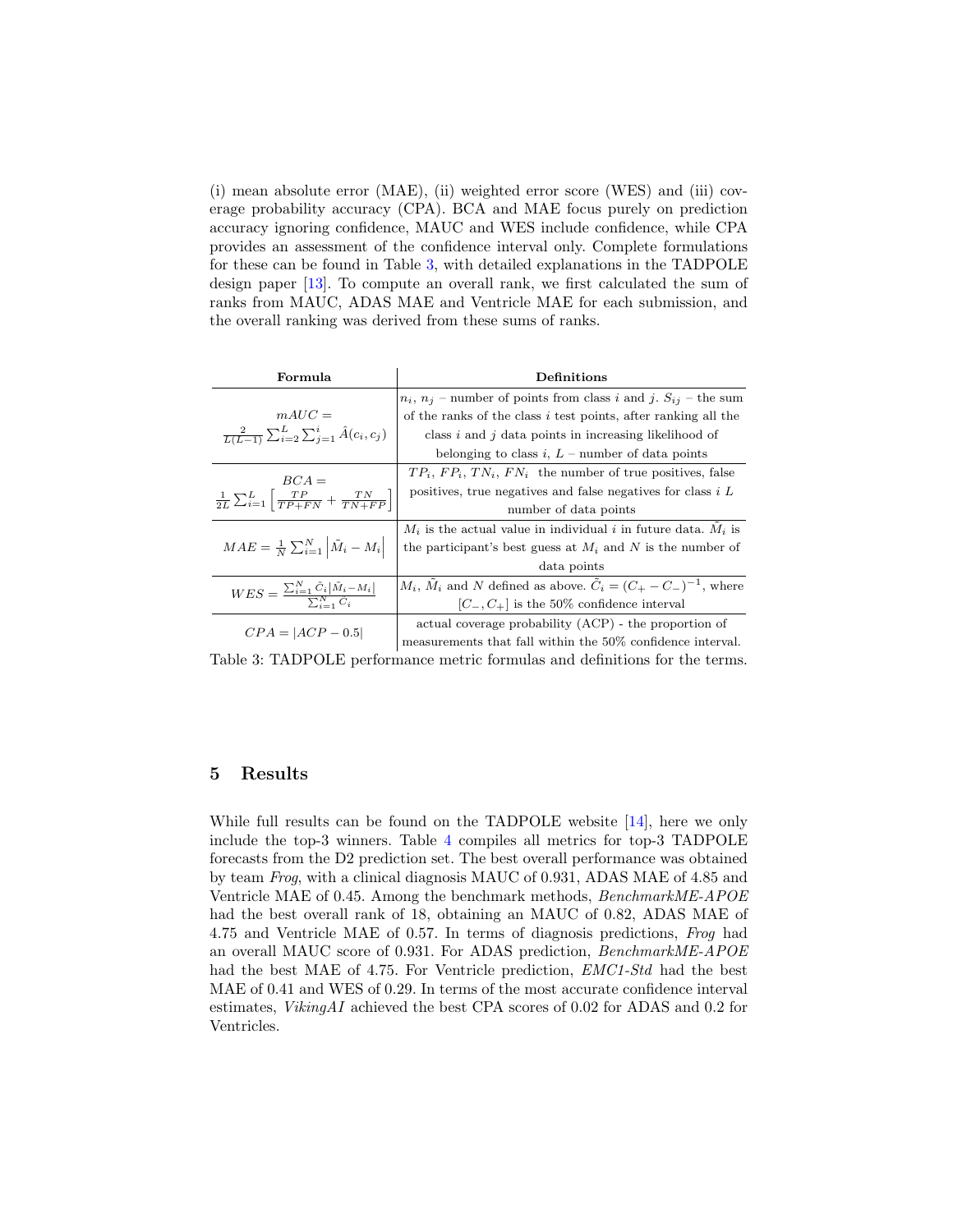<span id="page-8-0"></span>

|                           | Overall        | <b>Diagnosis</b>             |       | <b>ADAS</b> |      |      | Ventricles (% ICV) |      |      |
|---------------------------|----------------|------------------------------|-------|-------------|------|------|--------------------|------|------|
| Submission                | Rank           | MAUC BCA MAE WES CPA MAE WES |       |             |      |      |                    |      | CPA  |
| Frog                      |                | 0.931                        | 0.849 | 4.85        | 4.74 | 0.44 | 0.45               | 0.33 | 0.47 |
| $EMC1-Std$                | $\overline{2}$ | 0.898                        | 0.811 | 6.05        | 5.40 | 0.45 | 0.41               | 0.29 | 0.43 |
| VikingAI-Sigmoid          | 3              | 0.875                        | 0.760 | 5.20        | 5.11 | 0.02 | 0.45               | 0.35 | 0.20 |
| BenchmarkME-APOE          | 18             | 0.822                        | 0.749 | 4.75        | 4.75 | 0.36 | 0.57               | 0.57 | 0.40 |
| BenchmarkSVM              | 34             | 0.836                        | 0.764 | 6.82        | 6.82 | 0.42 | 0.86               | 0.84 | 0.50 |
| <b>BenchmarkLastVisit</b> | 40             | 0.774                        | 0.792 | 7.05        | 7.05 | 0.45 | 0.63               | 0.61 | 0.47 |

Table 4: Ranked forecasting scores for benchmark models and top-3 TADPOLE submissions.

# 6 Discussion

In the current work we have outlined the design and key results of TADPOLE Challenge, which aims to identify algorithms and features that can best predict the evolution of Alzheimer's disease. Despite the small number of converters in the training set, the methods were able to accurately forecast the clinical diagnosis and ventricle volume, although they found it harder to forecast cognitive test scores. Compared to the benchmark models, the best submissions had considerably smaller errors that represented only a small fraction of the errors obtained by benchmark models (0.42 for clinical diagnosis MAUC and 0.71 for ventricle volume MAE). For clinical diagnosis, this suggests that more than half of the subjects originally misdiagnosed by the best benchmark model (Bench $markSVM$  are now correctly diagnosed with the new methods. Moreover, the results suggest that we do not have a clear winner on all categories. While team Frog had the best overall submission with the lowest sum of ranks, for each performance metric individually we had different winners.

Additional work currently in progress [\[14\]](#page-10-12) suggests that consensus methods based on averaging predictions from all participants perform better than any single individual method. This demonstrates the power of TADPOLE in achieving state-of-the-art prediction accuracy through crowd-sourcing prediction models.

The TADPOLE Challenge and its preliminary results presented here are of importance for the design of future clinical trials and more generally may be applicable to a clinical setting. The best algorithms identified here could be used for subject selection or stratification in clinical trials, e.g. by enriching trial inclusion with fast progressors to increase the statistical power to detect treatment changes. Alternatively, a stratification could be implemented based on predicted "fast progressors" and "slow progressors" to reduce imbalances between arms. In order to make these models applicable to clinical settings, application in a clinical sample should be tested outside ADNI and further validation in a subject population with post-mortem confirmation would be desirable, as clinical diagnosis of probable AD only has moderate agreement with gold-standard neuropathological post-mortem diagnosis  $(70.9\% - 87.3\%$  sensitivity and  $44.3\%$ 70.8% specificity, according to [\[15\]](#page-10-13)). We hope such a validation will be possi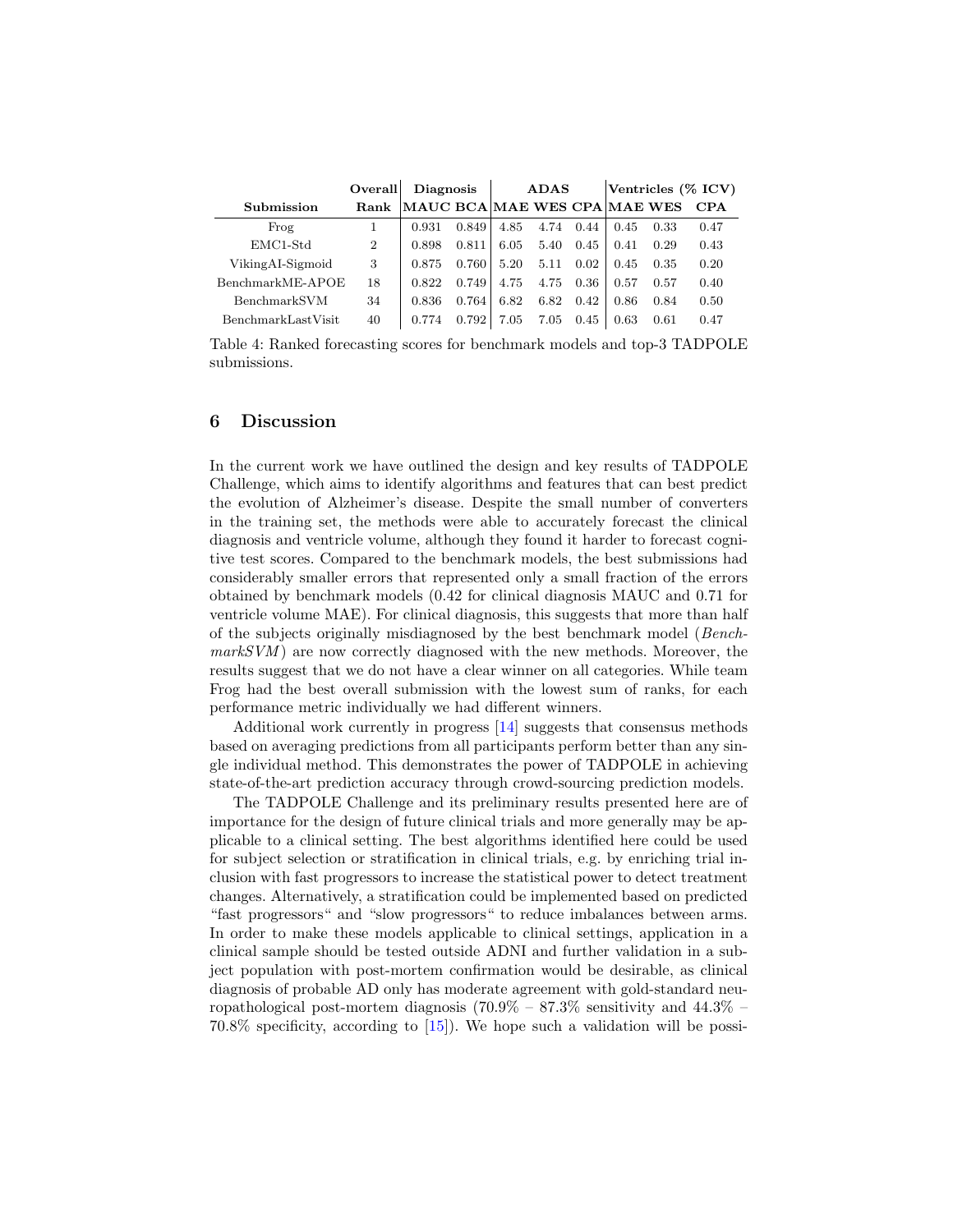ble in the future, with the advent of neuropathological confirmation in large, longitudinal, multimodal datasets such as ADNI.

In future work, we plan to analyse which features and methods were most useful for predicting AD progression, and assess if the results are sufficient to improve stratification for AD clinical trials. We also plan to evaluate the impact and interest of the first phase of TADPOLE within the community, to guide decisions on whether to organise further submission and evaluation phases.

# 7 Acknowledgements

TADPOLE Challenge has been organised by the European Progression Of Neurological Disease (EuroPOND) consortium, in collaboration with the ADNI. We thank all the participants and advisors, in particular Clifford R. Jack Jr. from Mayo Clinic, Rochester, United States and Bruno M. Jedynak from Portland State University, Portland, United States for useful input and feedback.

The organisers are extremely grateful to The Alzheimer's Association, The Alzheimer's Society and Alzheimer's Research UK for sponsoring the challenge by providing the prize fund and providing invaluable advice into its construction and organisation. Similarly, we thank the ADNI leadership and members of our advisory board and other members of the EuroPOND consortium for their valuable advice and support.

RVM was supported by the EPSRC Centre For Doctoral Training in Medical Imaging with grant EP/L016478/1 and by the Neuroimaging Analysis Center with grant NIH NIBIB NAC P41EB015902. NPO, FB, SK, and DCA are supported by EuroPOND, which is an EU Horizon 2020 project. ALY was supported by an EPSRC Doctoral Prize fellowship and by EPSRC grant EP/J020990/01. PG was supported by NIH grant NIBIB NAC P41EB015902 and by grant NINDS R01NS086905. DCA was supported by EPSRC grants J020990, M006093 and M020533. The UCL-affiliated researchers received support from the NIHR UCLH Biomedical Research Centre. Data collection and sharing for this project was funded by the Alzheimer's Disease Neuroimaging Initiative (ADNI) (National Institutes of Health Grant U01 AG024904) and DOD ADNI (Department of Defense award number W81XWH-12-2-0012). FB was supported by the NIHR UCLH Biomedical Research Centre and the AMYPAD project, which has received support from the EU-EFPIA Innovative Medicines Initiatives 2 Joint Undertaking (AMYPAD project, grant 115952). This project has received funding from the European Union Horizon 2020 research and innovation programme under grant agreement No 666992.

## References

<span id="page-9-0"></span>1. Mehta, D., Jackson, R., Paul, G., Shi, J., Sabbagh, M.: Why do trials for Alzheimer's disease drugs keep failing? A discontinued drug perspective for 2010– 2015. Expert opinion on investigational drugs  $26(6)$  (2017) 735